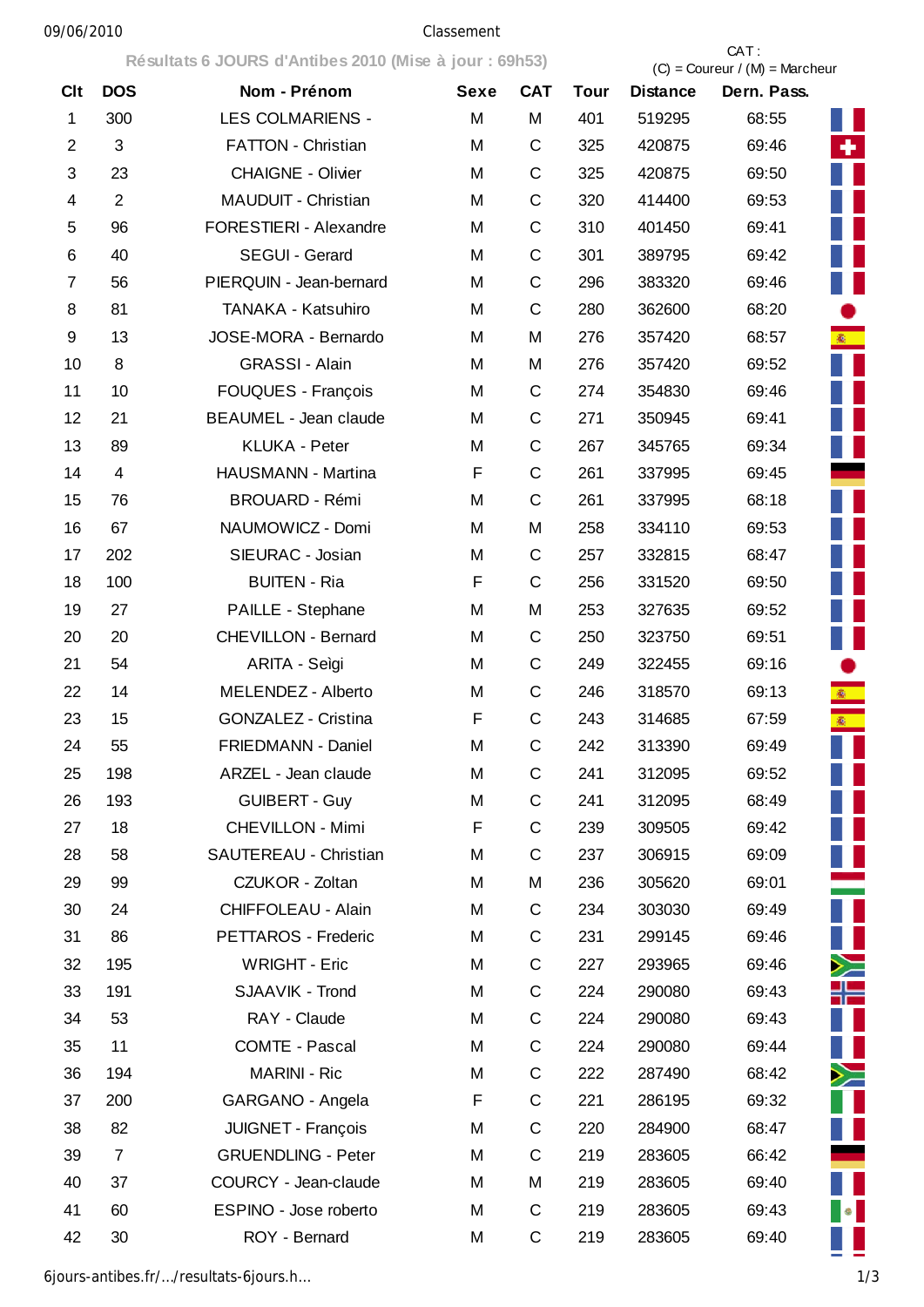| 09/06/2010 |                  |                            | Classement |              |     |        |       |                |
|------------|------------------|----------------------------|------------|--------------|-----|--------|-------|----------------|
| 43         | 29               | SIMONS - Marie-jeanne      | F          | $\mathsf{C}$ | 218 | 282310 | 67:52 | Ш              |
| 44         | $\boldsymbol{9}$ | PRUECKNER - Jaroslav       | M          | M            | 215 | 278425 | 69:52 | -              |
| 45         | 83               | <b>LAILLER - Patrick</b>   | M          | M            | 213 | 275835 | 69:47 | $\blacksquare$ |
| 46         | 22               | FREY - Jean-paul           | M          | $\mathsf C$  | 213 | 275835 | 69:47 | H.             |
| 47         | 51               | JEANNIN - Christian        | M          | $\mathsf C$  | 212 | 274540 | 69:49 | $\blacksquare$ |
| 48         | 63               | ZIMMERMANN - Walter        | M          | $\mathsf C$  | 212 | 274540 | 68:47 |                |
| 49         | 48               | PRIOU - Michel             | M          | $\mathsf C$  | 211 | 273245 | 69:41 |                |
| 50         | 19               | <b>DURAND - Stephane</b>   | M          | $\mathsf C$  | 209 | 270655 | 69:45 |                |
| 51         | 84               | <b>EMONIERE - Philippe</b> | M          | M            | 209 | 270655 | 69:50 |                |
| 52         | 66               | DALPHIN - Daniel           | M          | M            | 208 | 269360 | 69:48 |                |
| 53         | 28               | <b>ANDRADE - Chantal</b>   | F          | $\mathsf C$  | 206 | 266770 | 68:27 |                |
| 54         | 45               | MARTINEZ - Alain           | M          | $\mathsf C$  | 205 | 265475 | 69:47 |                |
| 55         | 79               | <b>BEN</b> - Roger         | M          | $\mathsf C$  | 203 | 262885 | 69:41 |                |
| 56         | 92               | THIEBAULT - Jean           | M          | $\mathsf C$  | 202 | 261590 | 68:44 |                |
| 57         | 90               | <b>LEBRUN - Thierry</b>    | M          | M            | 202 | 261590 | 69:45 |                |
| 58         | 36               | VAN GEENE - Regina         | F          | C            | 202 | 261590 | 69:41 |                |
| 59         | 91               | <b>SVENSSON - Christer</b> | M          | M            | 201 | 260295 | 68:41 | ┸              |
| 60         | 44               | VAN HIEL - Paul            | M          | C            | 200 | 259000 | 69:50 |                |
| 61         | 62               | MARANZINA - Aldo           | M          | $\mathsf C$  | 199 | 257705 | 69:52 |                |
| 62         | 38               | VELLY - Christian          | M          | $\mathsf C$  | 196 | 253820 | 69:45 |                |
| 63         | 33               | <b>GIBOURG - Marc</b>      | M          | $\mathsf C$  | 193 | 249935 | 69:47 |                |
| 64         | 59               | CASPER - Alain             | M          | $\mathsf C$  | 193 | 249935 | 69:52 |                |
| 65         | 1                | FLAMENT - Jacques          | M          | M            | 191 | 247345 | 69:48 |                |
| 66         | 25               | <b>BILLARD - Philippe</b>  | M          | $\mathsf C$  | 187 | 242165 | 67:12 |                |
| 67         | 74               | PANNIER - Josiane          | F          | M            | 187 | 242165 | 67:37 |                |
| 68         | 35               | <b>LANCHAS - Pascal</b>    | M          | C            | 186 | 240870 | 69:44 | ш              |
| 69         | 31               | LECLERC - Marc             | M          | $\mathsf C$  | 185 | 239575 | 68:46 | M              |
| 70         | 39               | JOLY - Jerome              | M          | C            | 181 | 234395 | 67:50 | ▌▐             |
| 71         | 88               | <b>GRIZARD - Philippe</b>  | M          | $\mathsf C$  | 180 | 233100 | 69:04 |                |
| 72         | 32               | <b>LESCURE - Frederic</b>  | M          | M            | 178 | 230510 | 68:58 | Ш              |
| 73         | 73               | CODET - Gilbert            | M          | $\mathsf C$  | 177 | 229215 | 69:51 |                |
| 74         | 95               | LABORIE - Christophe       | M          | C            | 176 | 227920 | 68:21 | П              |
| 75         | 61               | LAFONT - Jeannick          | F          | $\mathsf C$  | 176 | 227920 | 69:52 |                |
| 76         | 65               | CARRIERE - André           | M          | $\mathsf C$  | 176 | 227920 | 69:24 |                |
| 77         | 196              | VALLE - Romain             | M          | $\mathsf C$  | 170 | 220150 | 68:13 |                |
| 78         | 49               | <b>CORNICHON - Laurent</b> | M          | $\mathsf C$  | 170 | 220150 | 68:16 |                |
| 79         | 16               | <b>MEURGUE - François</b>  | M          | $\mathsf C$  | 168 | 217560 | 69:47 | $\blacksquare$ |
| 80         | 98               | VAUCHEL - Daniel           | M          | $\mathsf C$  | 167 | 216265 | 69:24 | Ш              |
| 81         | 34               | <b>TOUGNE - Chantal</b>    | F          | C            | 164 | 212380 | 66:36 | ÷.             |
| 82         | 46               | <b>ARMAND - Laurent</b>    | M          | $\mathsf C$  | 163 | 211085 | 69:50 |                |
| 83         | 57               | <b>BOULANGER - Jc</b>      | M          | $\mathsf C$  | 160 | 207200 | 69:03 |                |
| 84         | 17               | <b>BOUCHER - Alain</b>     | M          | $\mathsf C$  | 156 | 202020 | 69:15 |                |
| 85         | 52               | RAY - Monique              | F          | $\mathsf C$  | 155 | 200725 | 68:35 |                |
| 86         | 93               | <b>BAIER - Norbert</b>     | M          | $\mathsf C$  | 154 | 199430 | 69:10 |                |

6jours-antibes.fr/…/resultats-6jours.h… 2/3

E

Ī